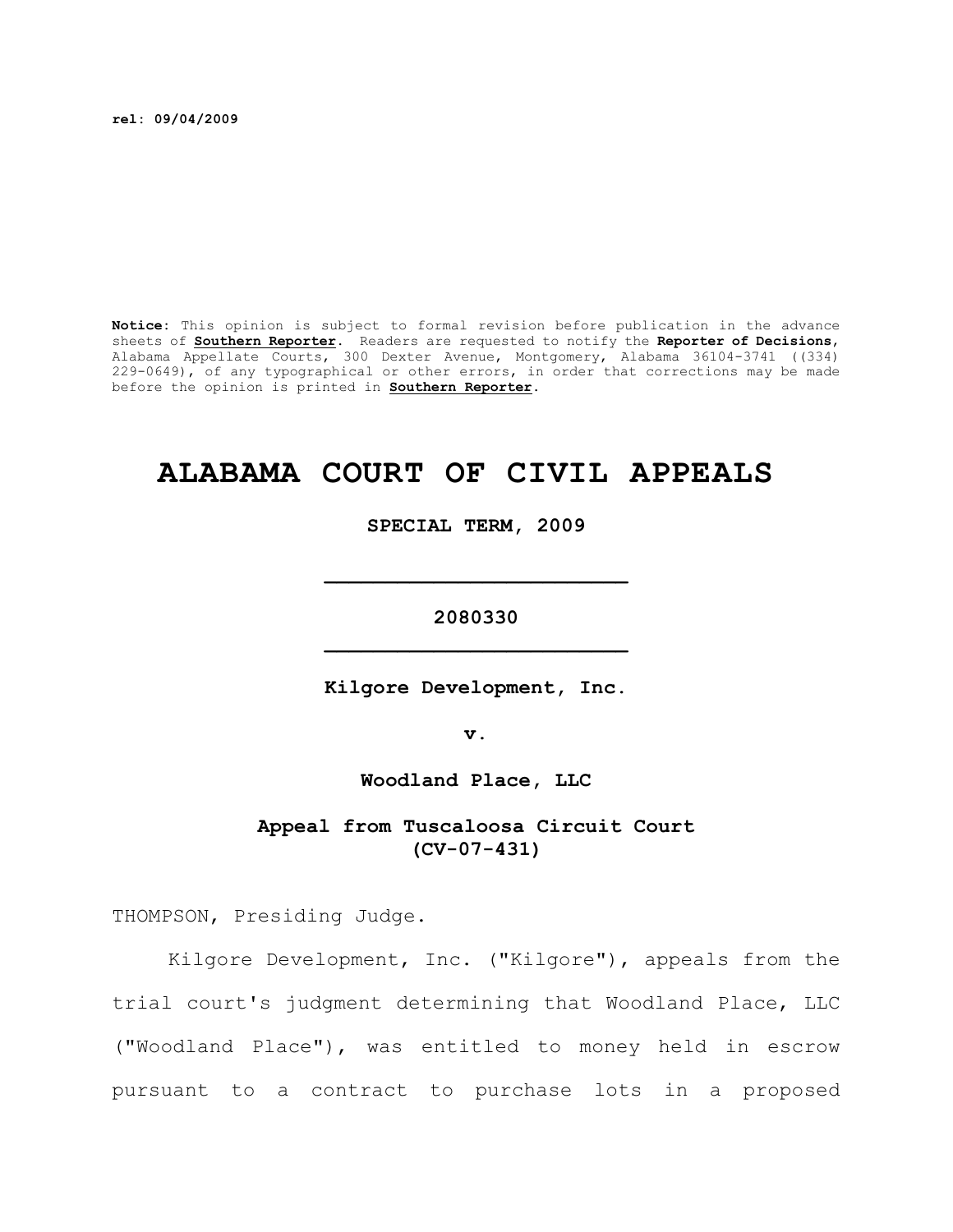subdivision. Kilgore appealed to the supreme court which transferred the case to this court pursuant to  $\S$  12-2-7(6), Ala. Code 1975.

Woodland Place purchased a parcel of land in Tuscaloosa County with the intention of developing a subdivision on the land. On October 25, 2005, Woodland Place entered into a "Lot Purchase Agreement" ("the contract") with Kilgore, pursuant to which Kilgore agreed to purchase 44 lots upon which to construct single-family houses in the subdivision. Kilgore deposited \$40,000<sup>1</sup> in escrow with Pritchett-Moore, Inc.

At the time that Kilgore and Woodland Place entered into the contract, no map or plat of the proposed subdivision had been recorded or even approved by the appropriate authorities. The contract provided that if Woodland Place had not recorded the final plat of the subdivision by June 30, 2006, "then, at [Kilgore]'s sole option, this Agreement may be terminated and the Deposit returned to [Kilgore]."

The contract also provided for the cure of any defaults as follows:

 $1$ The contract provided that the amount to be held in escrow was to be \$44,000, but the parties agreed to \$40,000.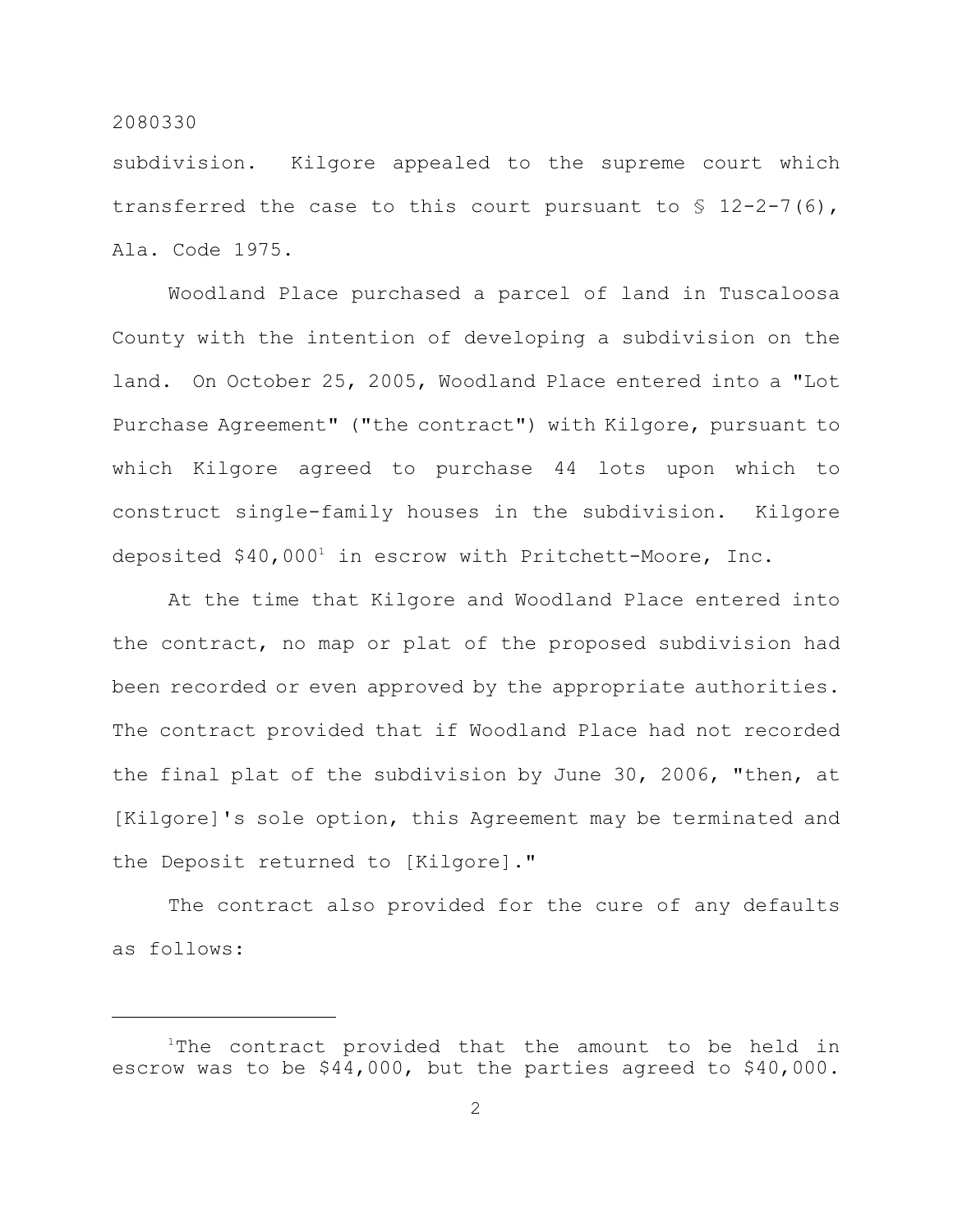"No failure or default by [Kilgore] or [Woodland Place], including failure to timely exercise options, shall result in the termination or limitation of any right hereunder or the exercise of any rights or remedies with respect to failure or default unless and until [Woodland Place] and [Kilgore] shall have been notified in writing and shall have failed to remedy said failure within fifteen (15) days after the receipt of said written notice or if the cure thereof cannot be completed within fifteen (15) days, then a reasonable period of time not to exceed an additional thirty (30) days provided the party diligently and continuously pursues such cure."

On February 23, 2007, almost eight months after the date the contract called for recordation of the subdivision plat, Kilgore sent a letter to Woodland Place stating that Kilgore was exercising its option to terminate the contract because the plat had not been recorded. Kilgore demanded the return of the money being held in escrow. The appropriate Tuscaloosa County authorities approved the final plat on March 14, 2007. The next day, March 15, 2007, the 21st day after Kilgore had notified Woodland Place that it intended to terminate the contract, the plat was recorded in the Tuscaloosa County Probate Court.

Kilgore contended that Woodland Place had failed to timely cure its failure to record the plat and that, therefore, it was entitled to the return of the money being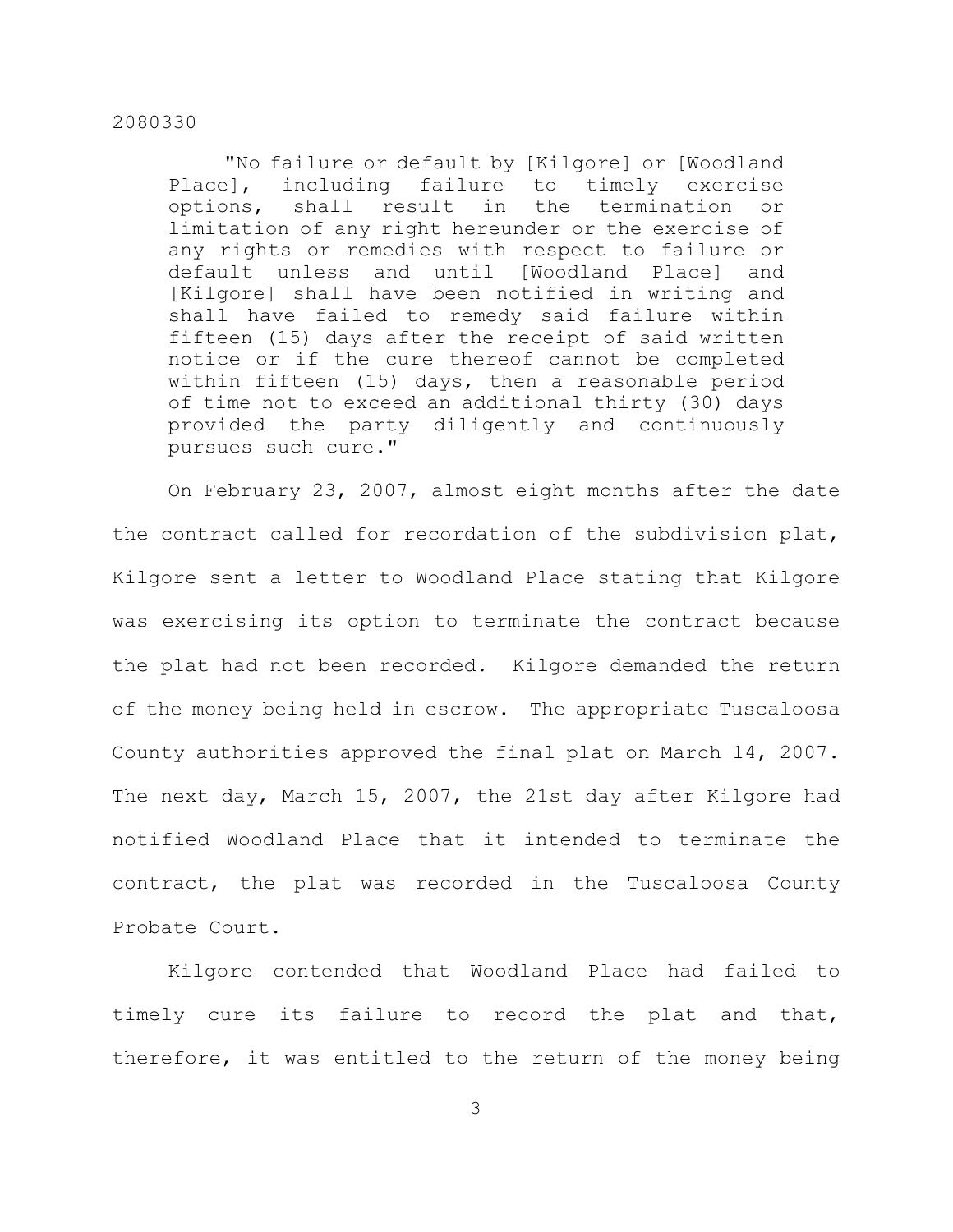held in escrow. Woodland Place asserted that recordation was completed within the 30-day grace period allowed by the contract and that, therefore, it was entitled to keep the money being held in escrow. Pritchett-Moore filed an interpleader action with respect to the escrow money; Kilgore filed a cross-claim against Woodland Place alleging breach of contract. Woodland Place then filed a counterclaim against Kilgore in which it alleged breach of contract and fraud.

After a bench trial in which both documentary and ore tenus evidence were presented, the trial court found that the "subdivision control statutes," §§ 11-52-30 et seq., Ala. Code 1975, which, among other things, bar the sale of lots in a subdivision until recordation of the final approved plat, did not invalidate the contract between Kilgore and Woodland Place. The trial court also found that Woodland Place had been in default because it had failed to record the subdivision plat by the time specified by the contract. The court also found, however, that Woodland Place had cured that default by recording the plat on March 15, 2007. Specifically, the court determined, "[r]ecordation was not possible within 15 days" of Kilgore's notice of termination of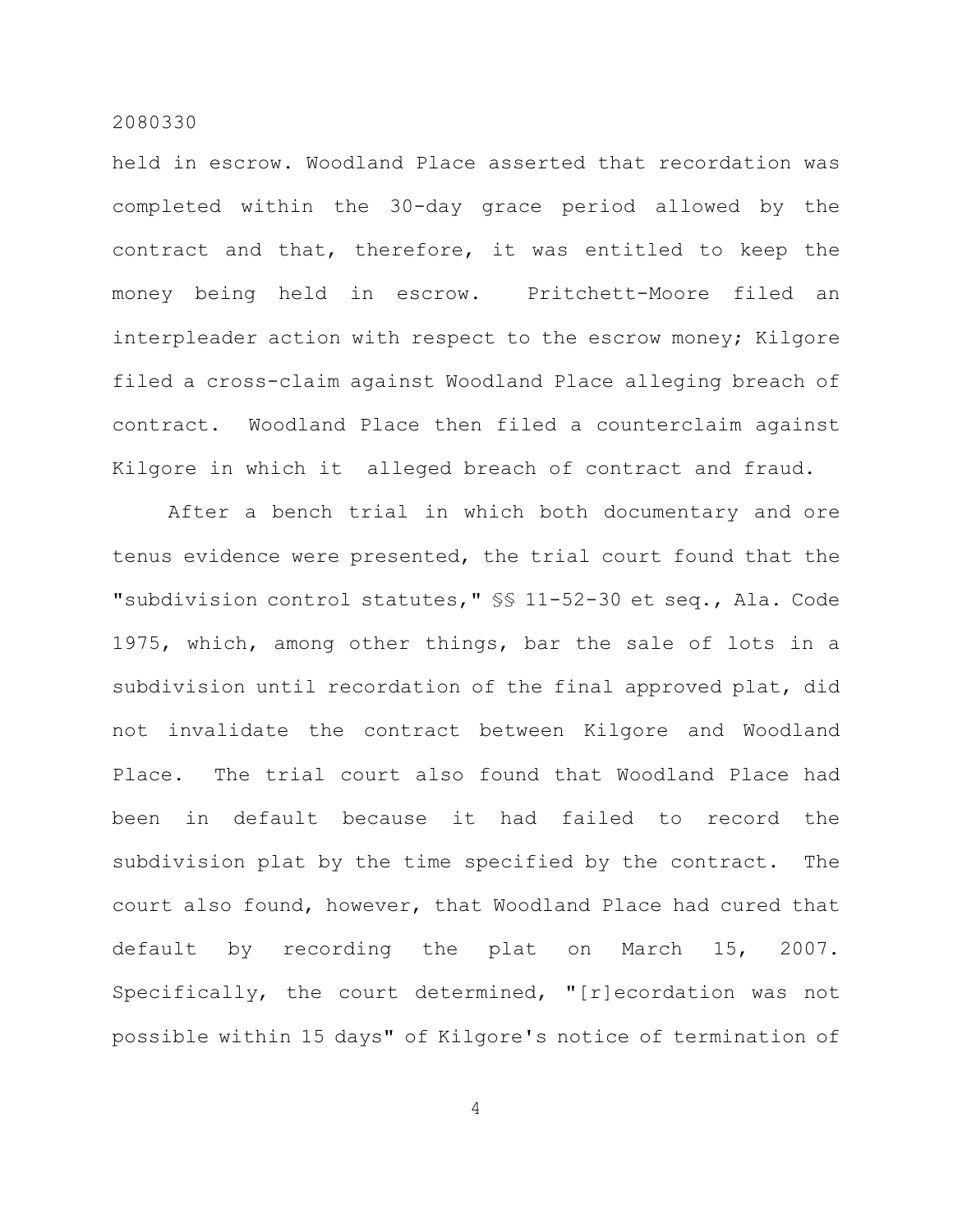the contract "since the final plat was not approved by the required authorities until March 14, 2007." The court found that because the plat was recorded within the 30-day grace period provided by the contract, Woodland Place had cured the default, and it was entitled to the escrow money.

Kilgore contends that the trial court erred by enforcing the contract because, it says, the contract was illegal, and thus void, under the "subdivision control statutes." The first of the statutes at issue, § 11-52-30(b), Ala. Code 1975,<sup>2</sup> provides as follows:

"No map or plat of any subdivision shall be recorded, and no property shall be sold referenced to such map or plat, until and unless it has been first submitted to and approved by the county engineer or, in his absence, by the acting county engineer of such county, who shall examine same for compliance with the specifications and regulations of the county commission of such county and, if it is in compliance, shall note his approval on such map or plat by noting thereon 'approved,' giving the

 $2$ We note that the Alabama Legislature amended § 11-52-30, Ala. Code 1975, effective May 14, 2009. The subsection at issue in this appeal, § 11-52-30(b), has been redesignated as subsection (c) in the amended statute. The subsection also has grammatical changes, but it includes no substantive changes. Because this action was resolved in the trial court before the effective date of the amendment, we set forth the previous version, i.e., the version that was in effect at the time this matter was decided by the trial court.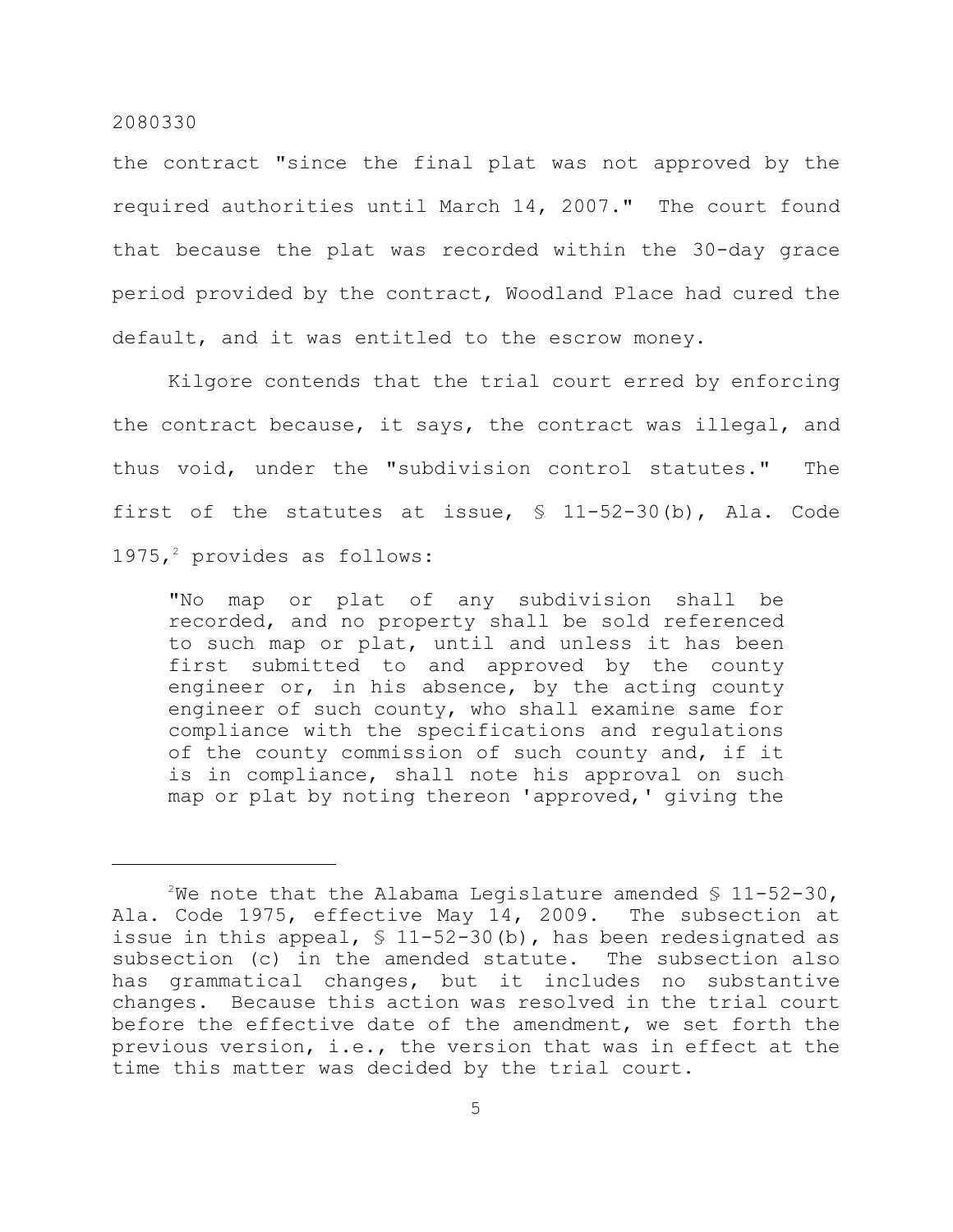date of such approval and signing same in his official capacity."

Section 11-52-33, the statute setting forth the penalty

for violating § 11-52-30, provides as follows:

"Whoever, being the owner or agent of the owner of any land located within a subdivision, transfers or sells or agrees to sell or negotiates to sell any land by reference to or exhibition of or by other use of a plat of a subdivision before such plat has been approved by the planning commission and recorded or filed in the office of the appropriate county probate office shall forfeit and pay a penalty of \$100.00 for each lot or parcel so transferred or sold or agreed or negotiated to be sold, and the description of such lot or parcel by metes and bounds in the instrument of transfer or other document used in the process of selling or transferring shall not exempt the transaction from such penalties or from the remedies provided in this section.

"The municipal corporation may enjoin such transfer or sale or agreement by a civil action for injunction brought in any court of competent jurisdiction or may recover the same penalty provided in this section by a civil action in any court of competent jurisdiction."

It has long been the law in Alabama that when a contract

is made in violation of a statute, that contract is generally

void and unenforceable.

"A purported contract obtained by a violation of ... law is void. Woods & Co. v. Armstrong, 54 Ala. 150, 152 (1875) ('"It has been repeatedly determined that a penalty inflicted by statute upon an offense, implies a prohibition, and a contract relating to it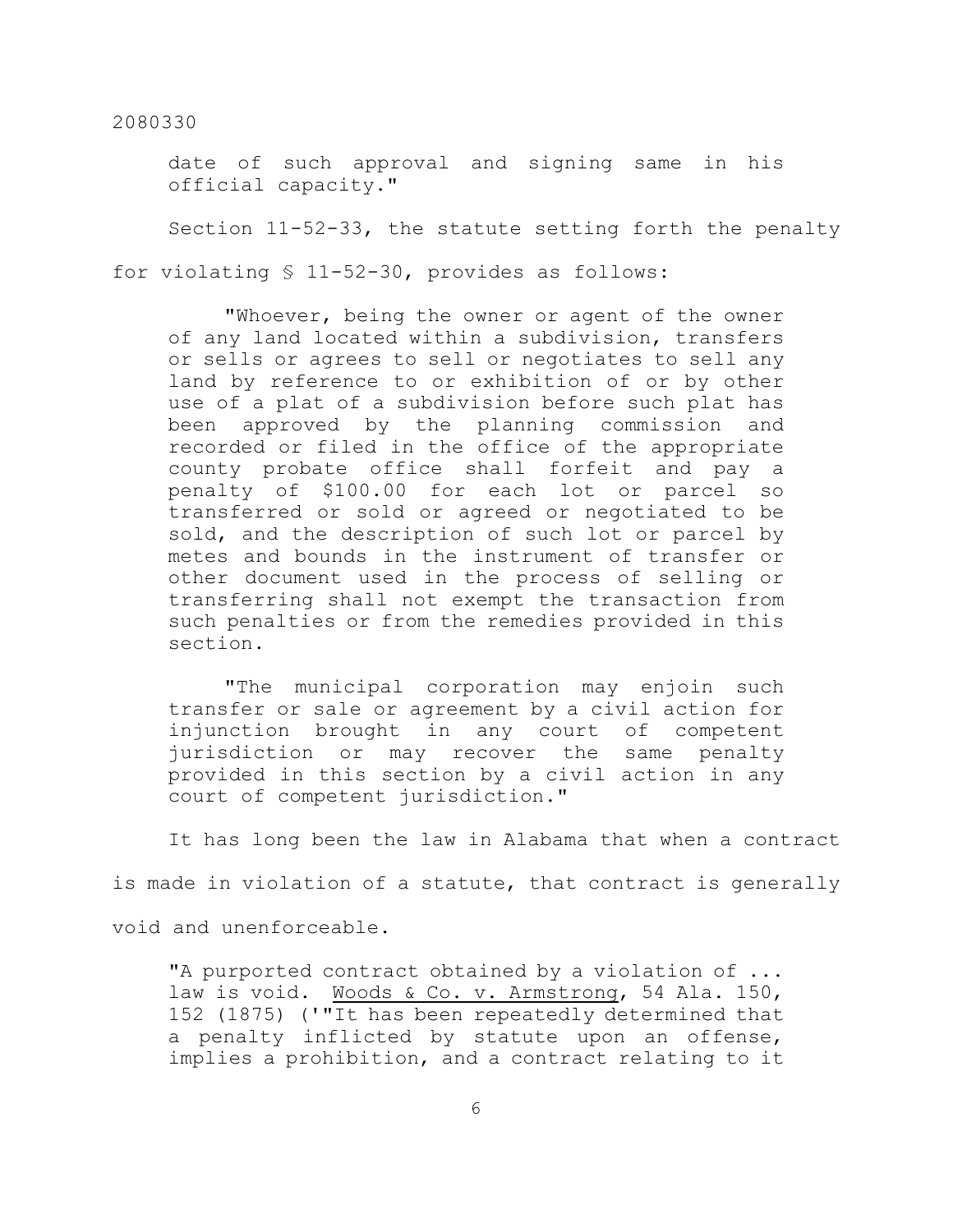is void, even where it is not expressly declared by the statute that the contract shall be void."'); Western Union Telegraph Co. v. Young, 138 Ala. 240, 243, 36 So. 374, 375 (1903) ('[A]ll contracts which are made in violation of a penal statute are as absolutely void as if the law had in so many words declared that they should be so.... It is not necessary that a statute should impose a penalty for doing or omitting to do something in order to make a contract void which is opposed to its operation. It is sufficient if the law prohibits the doing of the act, and when it does, the court, being organized under the law, and required to administer it, cannot enforce any supposed rights predicated upon a prohibited act or omission to perform an act that is prohibited.') (citations and internal quotation marks omitted); Gill Printing Co. v. Goodman, 224 Ala. 97, 102, 139 So. 250, 254 (1932) ('[C]ontracts specially prohibited by law, or the enforcement of which violated a law, or the making of which violated the law which was enacted for regulation and protection, as distinguished from a law created solely for revenue purposes, [are] void and nonenforceable.') (citations and internal quotation marks omitted); Marx v. Lining, 231 Ala. 445, 448, 165 So. 207, 209-10 (1935) ('It is established by a long line of decisions of this court that contracts specifically prohibited by law, or the enforcement of which violates the law, or the making of which violates the laws which were enacted for regulation and protection, as distinguished from a law created solely for revenue purposes, are void and unenforceable.'). See also Bankers & Shippers Ins. Co. v. Blackwell, 255 Ala. 360, 365, 51 So. 2d 498 (1951)."

Johnson Mobile Homes of Alabama, Inc. v. Hathcock, 855 So. 2d

1064, 1069 (Ala. 2003).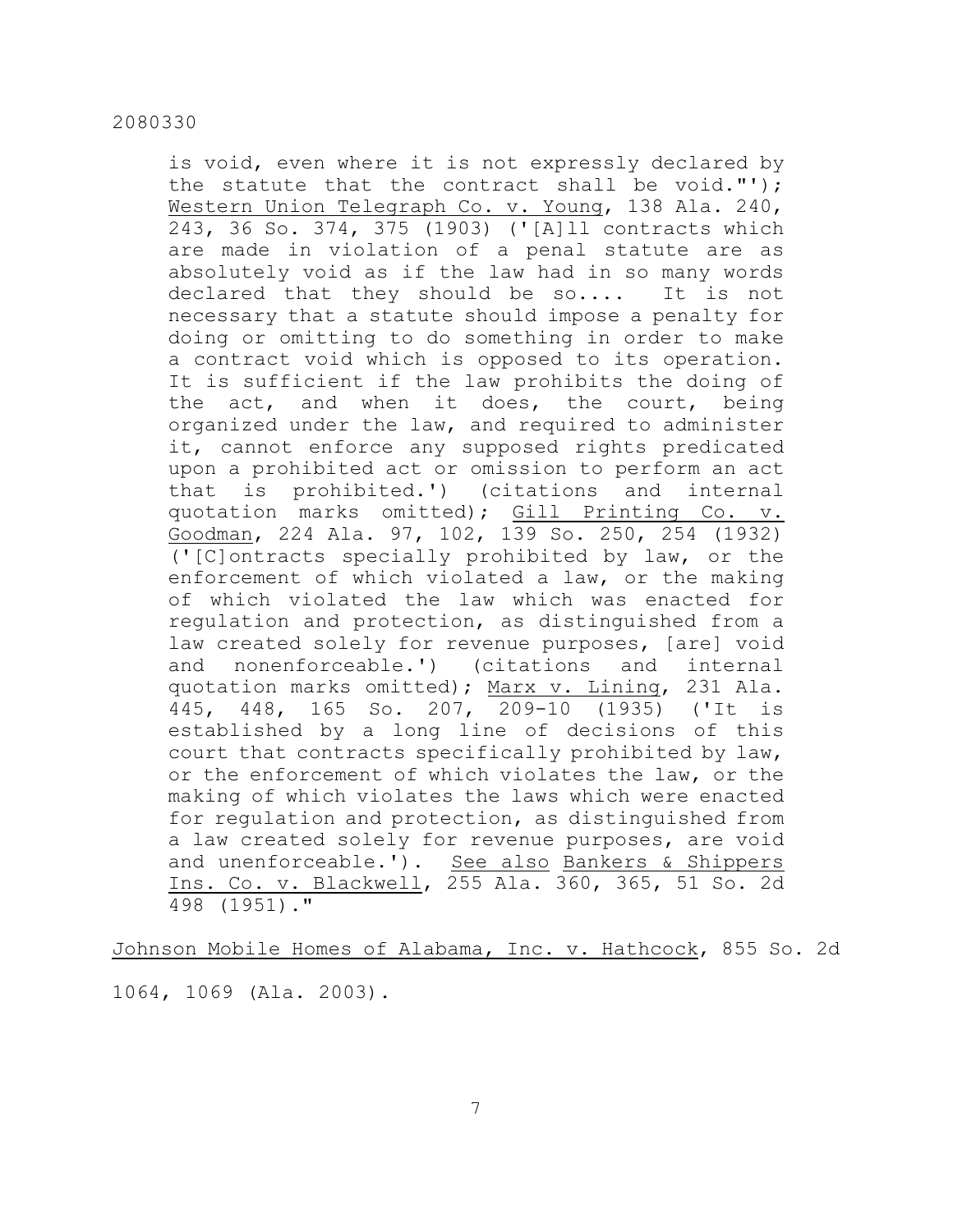A comparison between a regulatory statute and a statute created for revenue purposes is helpful to our analysis. Our supreme court held that §§ 34-8-1 et seq., Ala. Code 1975, which related to qualifications and licensing requirements for general contractors, were enacted "to protect the public against incompetent contractors for certain-type structures, and also to better assure properly constructed structures which [are] free from defects and dangers to the public." Cooper v. Johnston, 283 Ala. 565, 567, 219 So. 2d 392, 394 (1969). On the other hand, our supreme court has determined that § 40-12-84, Ala. Code 1975, which requires a construction contractor to obtain a business license from the probate judge in the county where the contractor has his principal office is not a regulatory statute designed to protect the public from incompetent contractors, but is merely a statute designed to raise revenue. Haskew v. Green, 571 So. 2d 1029 (Ala. 1990).

In passing the initial "subdivision control statutes," which are predecessors to the current statutes, the Alabama Legislature stated that the purpose of the statutes was to provide for local planning commissions and to provide for "[t]he regulation of subdivisions of land." Title, Ala. Gen.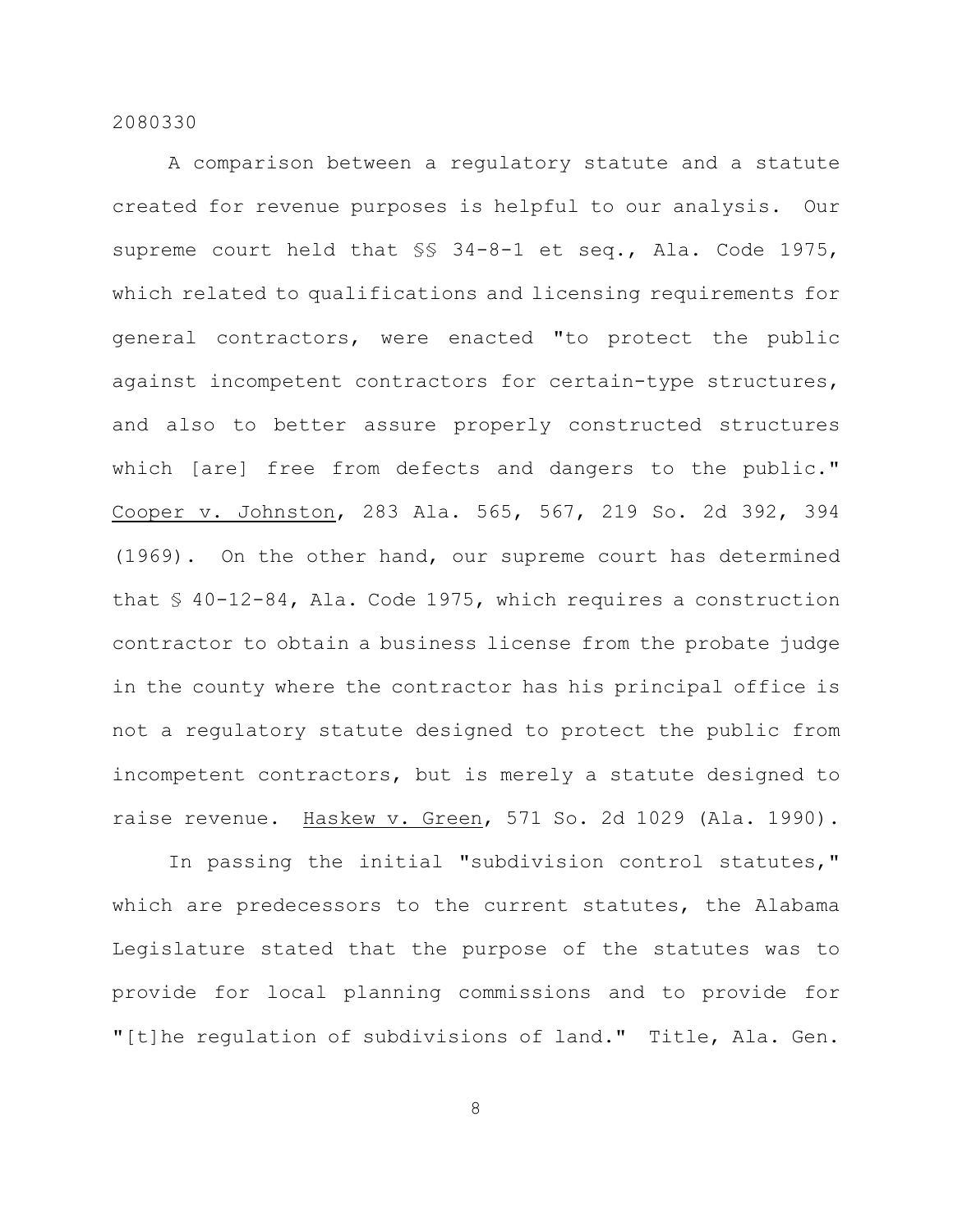Acts 1935, Act No. 534, p. 1126. The statutes at issue are aimed at preventing developers from selling tracts of land within a subdivision before the plat of that subdivision has been approved and recorded; they are in place to protect the public and not to raise revenue. Therefore, we conclude that a contract obtained in violation of the subdivision control statutes is void. See Cooper, supra.

Kilgore argues that  $$11-52-33$  prohibits the sale or the negotiation for the sale of any property in a proposed subdivision before the subdivision plat has been approved pursuant to § 11-52-30 and recorded in the proper probate court. Kilgore asserts that because the proposed subdivision plat had not been approved and recorded at the time it entered into the contract with Woodland Place to purchase certain enumerated lots within the subdivision, the contract was illegal and, thus, void.

On the other hand, Woodland Place argues that §§ 11-52-30 and- 33 apply only to those situations in which a developer sells or negotiates to sell a lot within a proposed subdivision to an individual; it contends that the statutes do not apply to situations like the instant case, in which the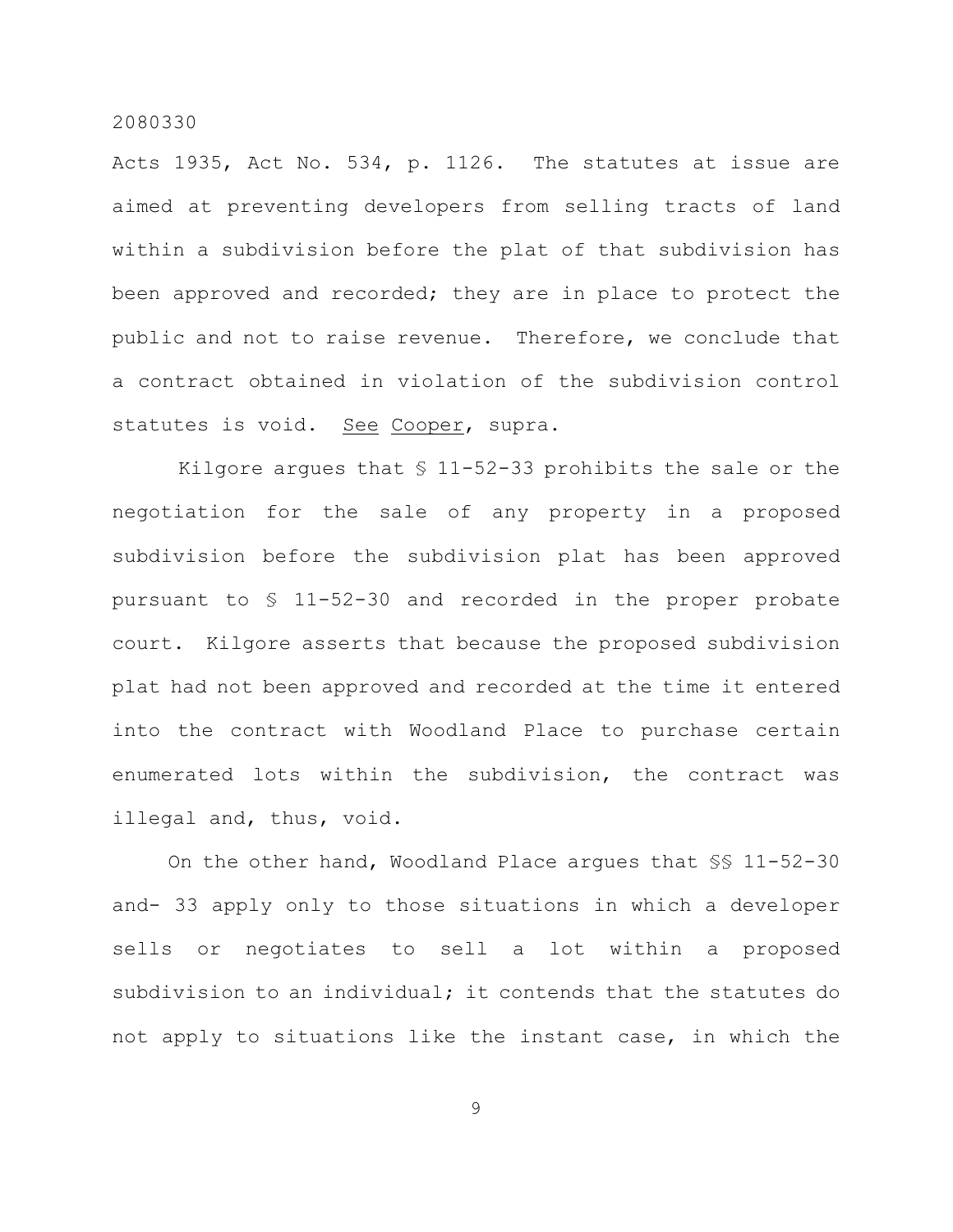developer enters into a contract to sell specific lots to a second developer on which to build houses within the proposed subdivision.

The resolution of this dispute depends on the meaning of those statutes; however, there are no opinions interpreting §§ 11-52-30 and -33. Therefore, we turn to the rules of statutory construction to discern their meanings.

> "'"The fundamental rule of statutory construction is to ascertain and give effect to the intent of the legislature in enacting the statute." IMED Corp. v. Systems Eng'g Assocs. Corp., 602 So. 2d 344, 346 (Ala. 1992). "'However, when possible, the intent of the legislature should be gathered from the language of the statute itself.'" Perry v. City of Birmingham, 906 So. 2d 174, 176 (Ala. 2005)(quoting Beavers v. Walker County, 645 So. 2d 1365, 1376 (Ala. 1994)); Ex parte Lamar Advertising Co., 849 So. 2d 928, 930 (Ala. 2002). Therefore, in "determining the meaning of a statute, we must begin by analyzing the language of the statute." Holcomb v. Carraway, 945 So. 2d 1009, 1018 (Ala. 2006).

> > "'"Words used in a statute must be given their natural, plain, ordinary, and commonly understood meaning, and where plain language is used a court is bound to interpret that language to mean exactly what it says. If the language of the statute is unambiguous, then there is no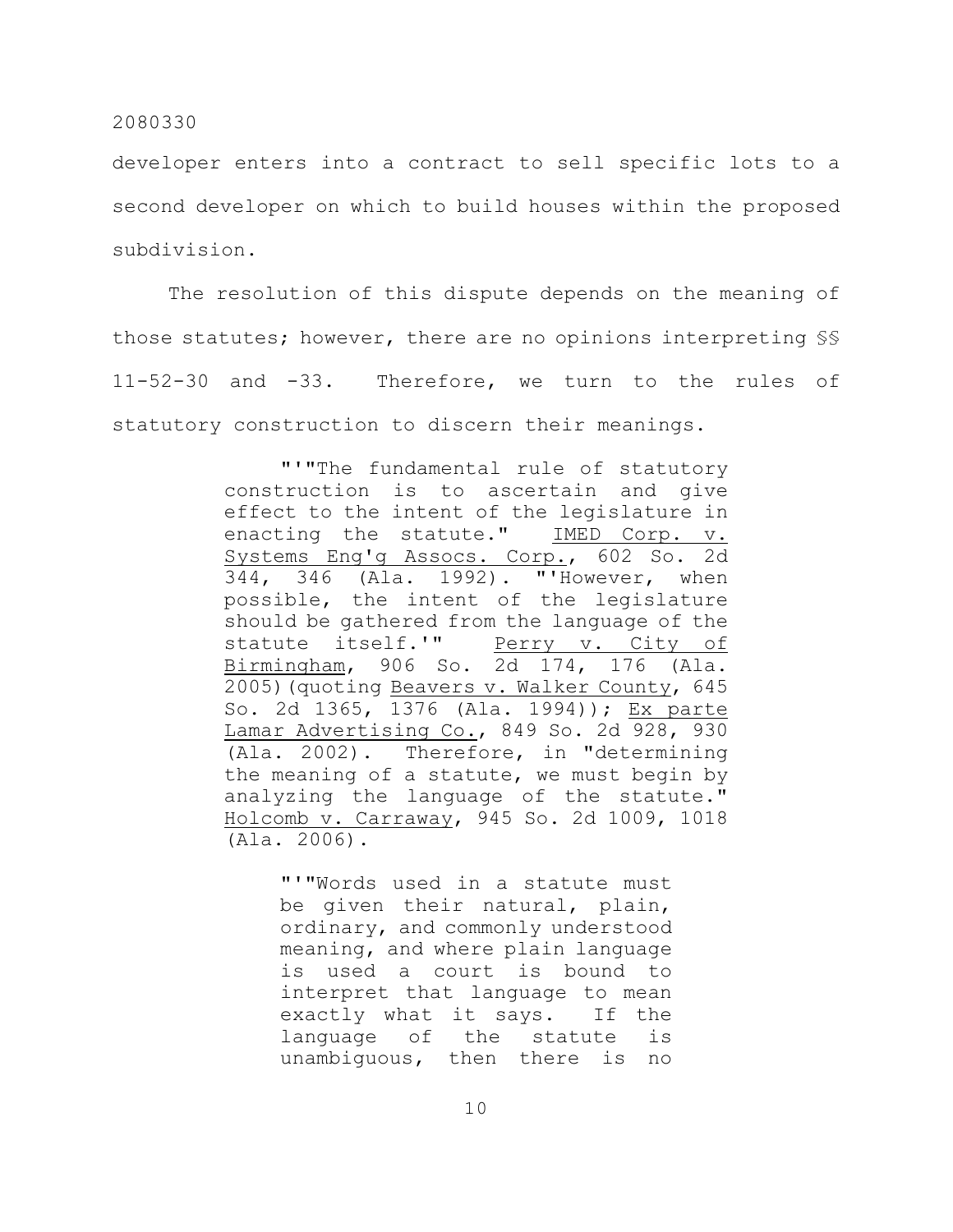room for judicial construction and the clearly expressed intent of the legislature must be given effect."

"'IMED Corp., 602 So. 2d at 346; see also Wynn v. Kovar, 963 So. 2d 84 (Ala. Civ. App. 2007). Stated differently, when "the language of a statute is plain and unambiguous, ... courts must enforce the statute as written by giving the words of the statute their ordinary plain meaning- they must interpret that language to mean exactly what it says and thus give effect to the apparent intent of the Legislature." Ex parte T.B., 698 So. 2d 127, 130 (Ala. 1997); see also Perry, 906 So. 2d at 176; Ex parte Lamar Advertising Co., 849 So. 2d at 930; Beavers, 645 So. 2d at 1376-77; Ex parte United Serv. Stations, Inc., 628 So. 2d 501 (Ala. 1993); and IMED Corp., 602 So. 2d at 344.'

"Alabama Dep't of Envtl. Mgmt. v. Legal Envtl. Assistance Found., Inc., 973 So. 2d 369, 376 (Ala. Civ. App. 2007)."

Boone v. Birmingham Bd. of Educ., [Ms. 2061147, July 25, 2008]

So. 3d , (Ala. Civ. App. 2008).

"'Further, it is well established that "'[s]ections of the Code dealing with the same subject matter are in pari materia. As a general rule, such statutes should be construed together to ascertain the meaning and intent of each.'"' State v. Amerada Hess Corp., 788 So. 2d 179, 183 (Ala. Civ. App. 2000) (quoting New Joy Young Rest., Inc. v. State Dep't of Revenue, 667 So. 2d 1384, 1387 (Ala. Civ. App. 1995) (quoting in turn Locke v. Wheat, 350 So. 2d 451, 453 (Ala. 1977)))."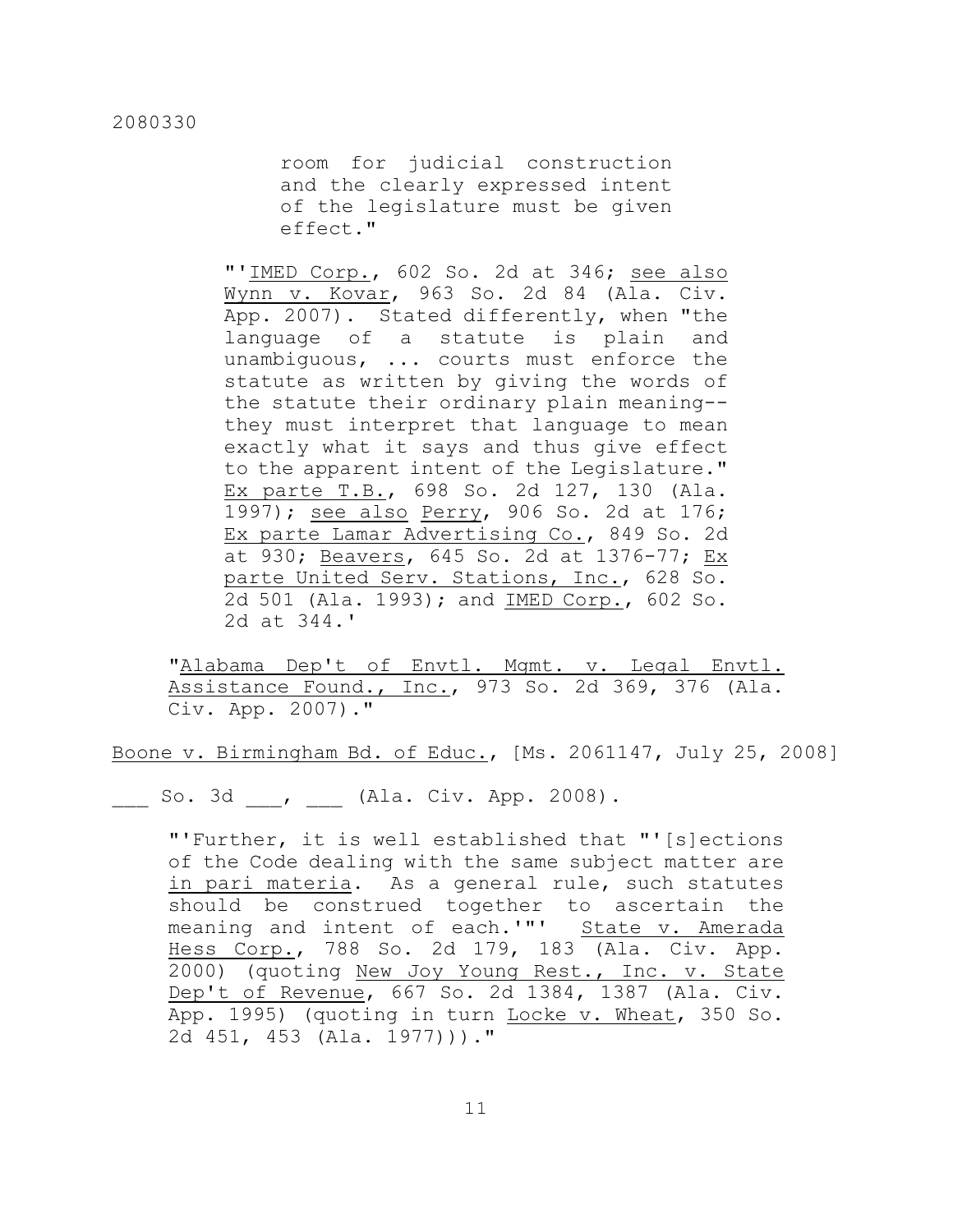Gartman v. Limestone County Bd. of Educ., 939 So. 2d 926, 929 (Ala. Civ. App. 2006). Thus, we construe  $$ 11-52-30$  (b) and  $$$ 11-52-33 together.

The statutes at issue are straightforward. Section 11- 52-30(b) provides that no subdivision plat may be recorded, "and no property shall be sold referenced to such map or plat," until the county engineer has determined that the subdivision complies with the requirements established by the county commission. Section 11-52-33 sets forth the penalty for "[w]hoever, being the owner or agent of the owner of any land located within a subdivision, transfers or sells or agrees to sell or negotiates to sell any land by reference to or exhibition of or by other use of a plat" before that plat has been approved and recorded. There is simply no language in either § 11-52-30 or § 11-52-33 that would limit their application only to individuals. The plain language of the statutes provide that the owner of the property to be subdivided cannot negotiate the sale of that property "by reference to or exhibition of or by other use of a plat of a subdivision before such plat has been approved by the planning commission and recorded or filed" in the appropriate probate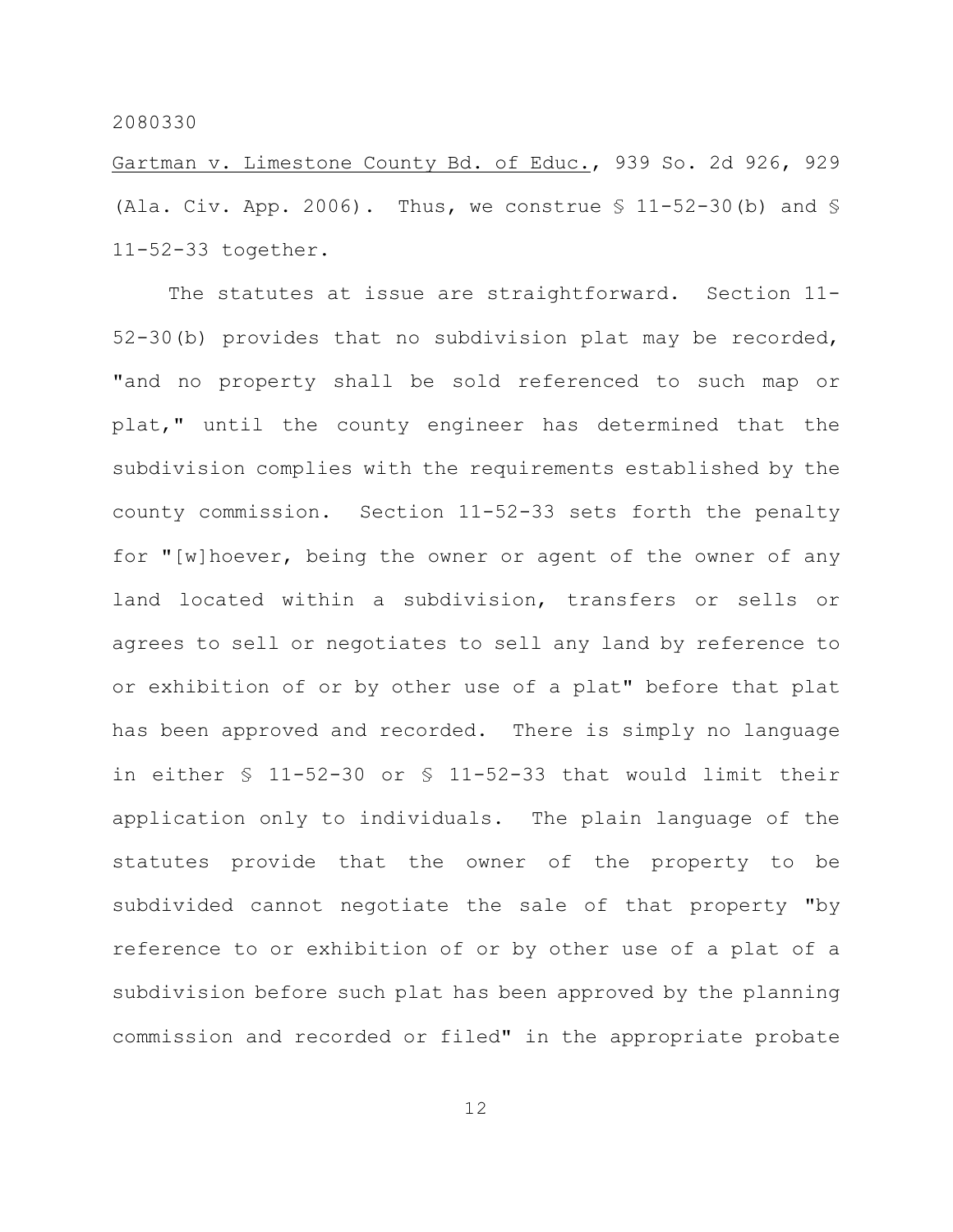court. No exceptions to those requirements are included in either statute at issue.

In this case, the contract between Kilgore and Woodland Place provided that Kilgore would purchase 44 lots in the proposed subdivision, "more particularly described on the unrecorded map or plat" of the subdivision. A copy of the plat, which indicated the proposed lots, was attached to the contract as an exhibit. The contract was executed on October 28, 2005. The plat was approved on March 14, 2007, and recorded the next day. The undisputed evidence indicates that Woodland Place negotiated the sale of lots in a proposed subdivision almost 18 months before the plat of the subdivision was approved and recorded in the Tuscaloosa County Probate Court. Because the contract was made in violation of §§ 11-52-30(b) and -33, it is void, and Kilgore is entitled to rescind the contract. Accordingly, the trial court erred in awarding the money that Kilgore had placed in escrow to Woodland Place.<sup>3</sup>

 $3$ This holding is consistent with the holdings of courts in other states considering a similar issue. See, e.g., Taunt v. Moegle, 344 Mich. 683, 75 N.W.2d 48 (1956) (contract for the purchase of lots in a proposed subdivision was void when seller used proposed plat for sales purposes in violation of